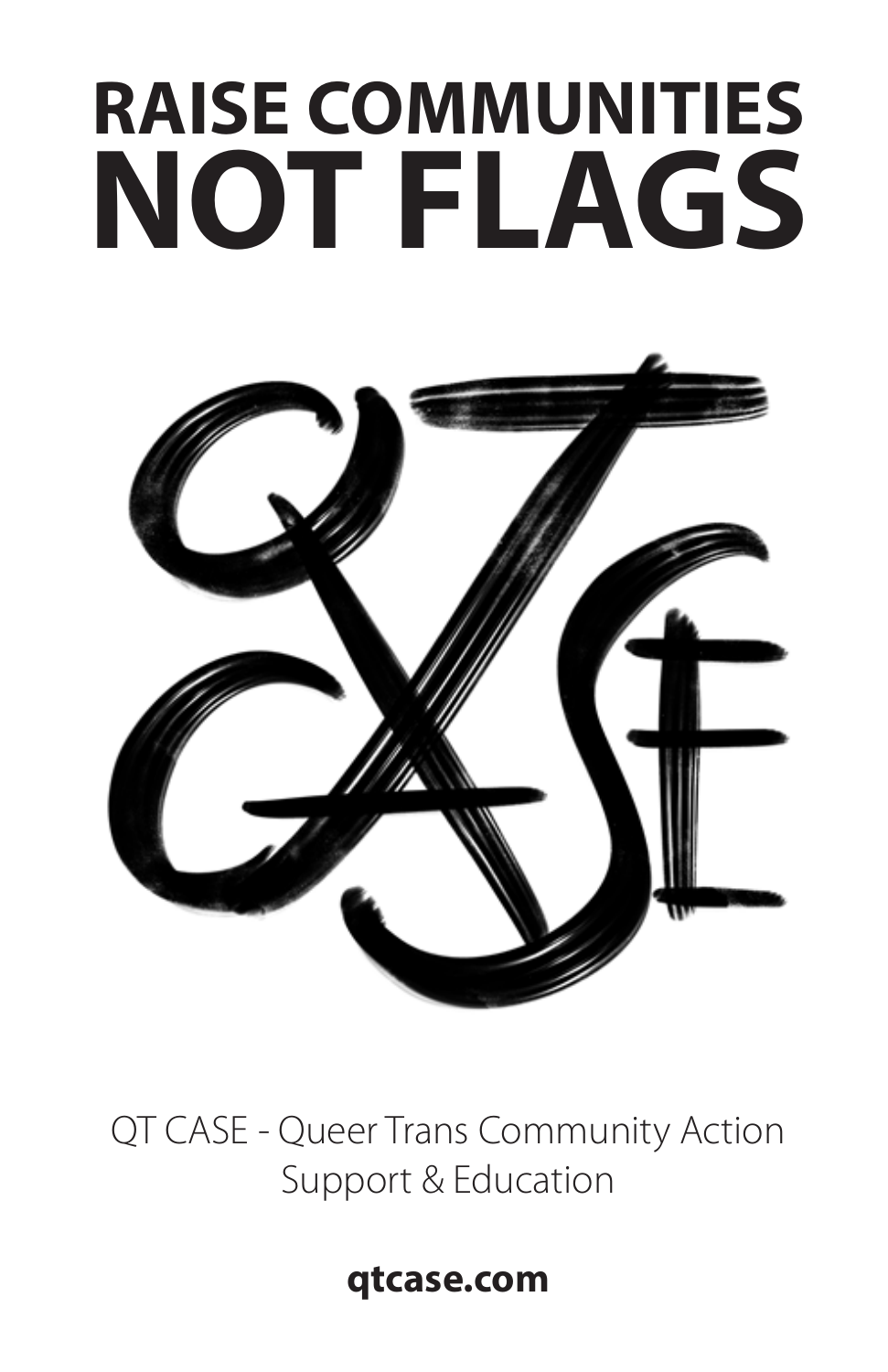#### **Queer Trans Community Action Support and Education**

Fighting racism and conservatism in local organizing on Tkaronto

QT CASE is an initiative to fight back against the racism and conservatism settling into the local queer and trans communities, **oppose corporate, political and "non-profit" exploitation**, as well as rebuilding communities based in true grassroots efforts. QT CASE seeks to promote community-wide consensus based decision making models, direct action, community accountability, accessibility, community-based support, and community-based education models.

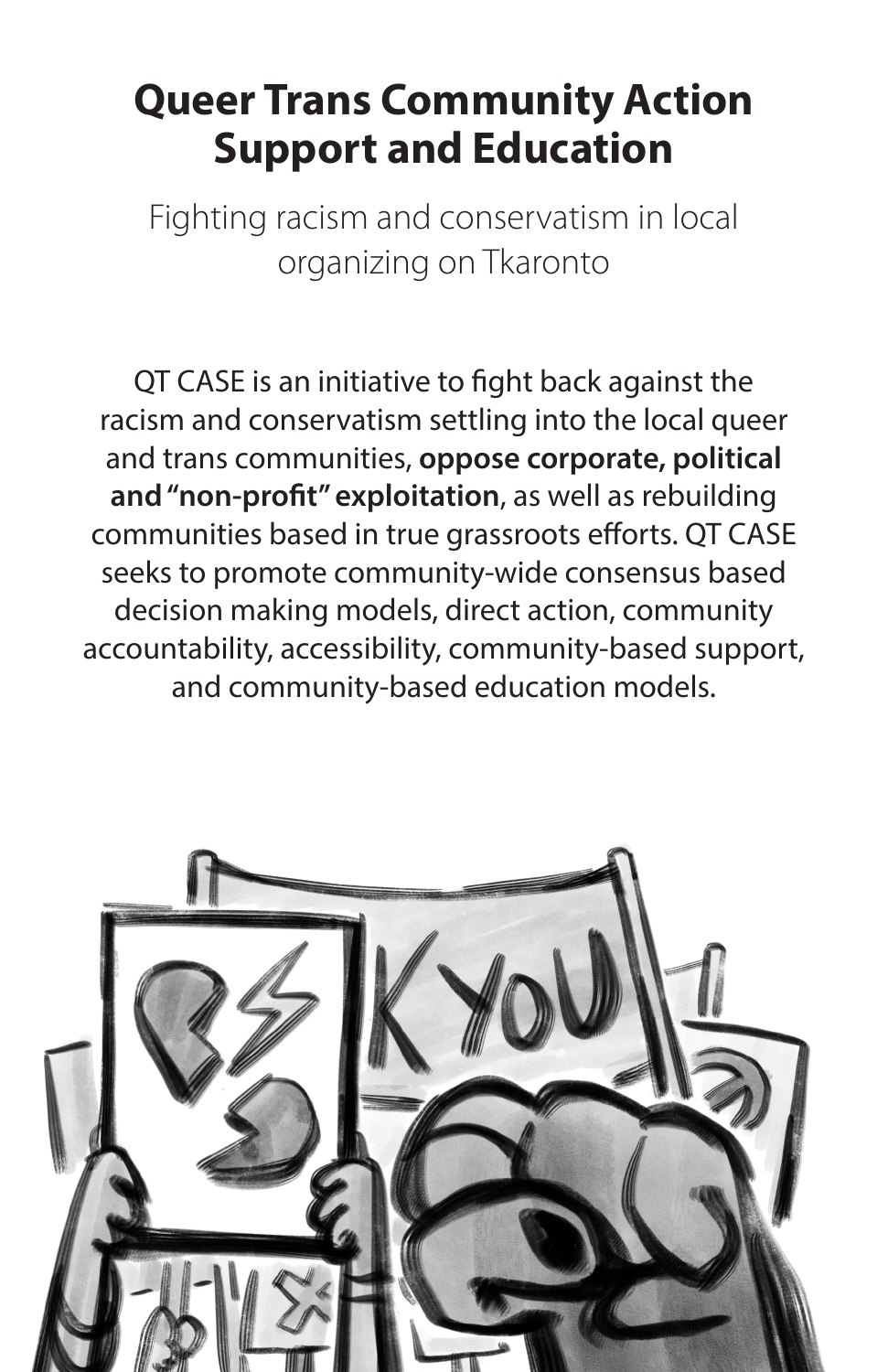## **CALLS-TO-ACTION**

- 1. Dismantle the TTA.
- 2. Abolish colonial flag-raising.
- 3. Build a community-wide consensus process.
- 4. Create a community process for unaccountable non-profits.
- 5. Form a community delegation to meet with and confront the 519, Sherbourne Health Centre, Salah Bachir and others about their active role in propping up the TTA and disrupting community practices.
- 6. Public acknowledgement by the government of systemic violence towards trans people.
- 7. Demand politically responsible commitments from the government to end violence towards trans people, including:
	- **Homelessness**
	- The opiod crisis
	- • Access to medical care
	- • Barriers to commmunity autonomy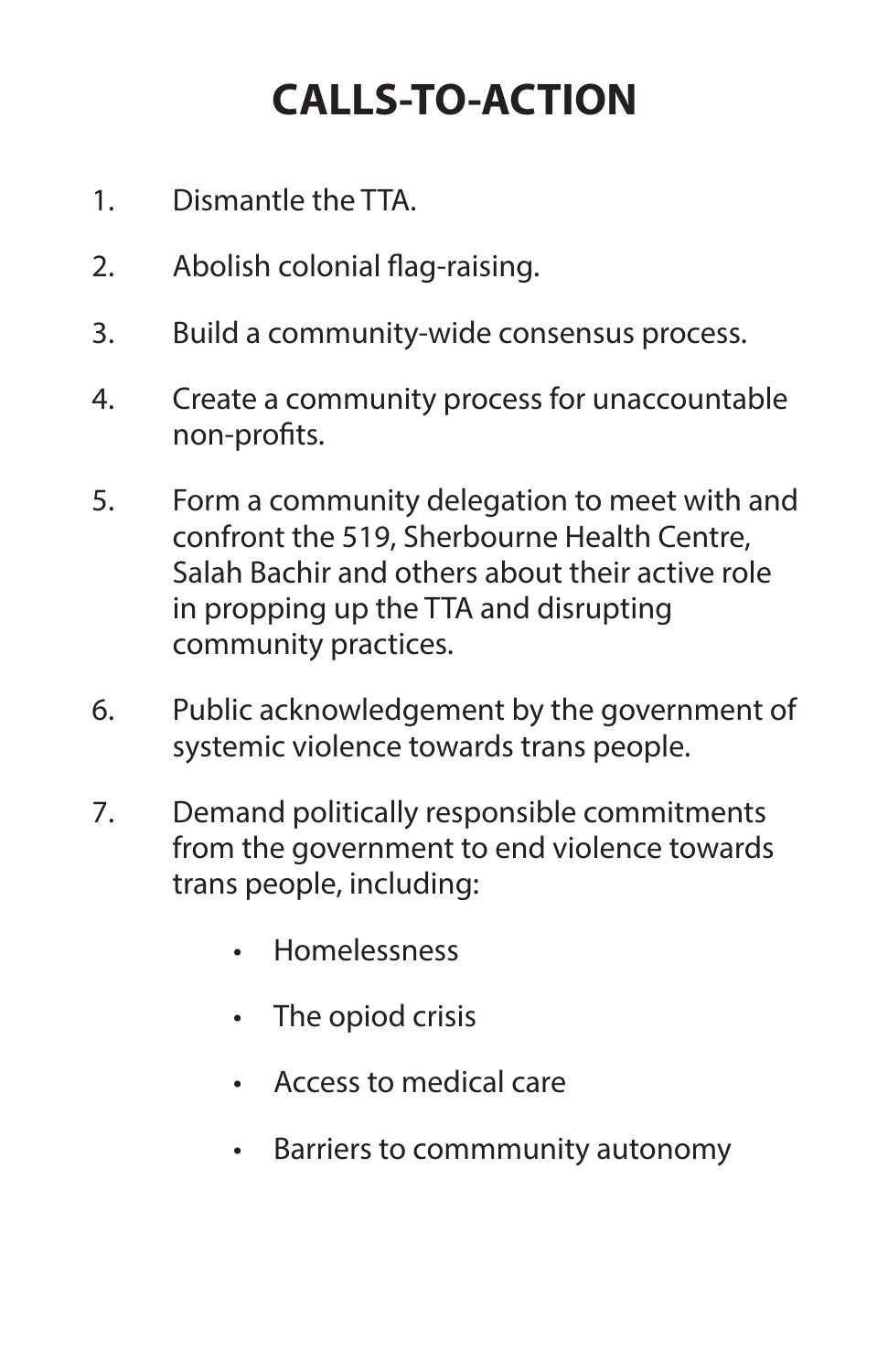## **STOP Flag-Raising on TDoR**

Flag-raising is an undeniably colonial act of celebration. TDoR is a day of mourning and resistance: systemic violence is not something to be celebrated. Homophobia and transphobia were brought over by colonizers who continue to dominate our community and oppress us. **The violence we face - the violence that TDoR recognizes and brings us together to resist - is racialized violence that disproportionately affects trans women of colour.** 

The TTA has now approached the same colonial state that exists on this land illegitimately, to recognize us with a flag-raising ceremony without acknowledging their continued domination over POC and the transphobic violence **that they create and uphold**.

Raising a flag for TDoR is uncritically using a symbol of **colonial state authority** from a settler institution on unceded territory. It sends a hypocritical message which undermines our collective, anti-racist struggle against violence against trans people. There are very few spaces for TWOC and other marginalized trans people to reflect on our oppression and develop community, so **it's important for us to fight back against opportunists who claim to represent us, but actually exclude us from community spaces**, and all aspects of political power and organizing.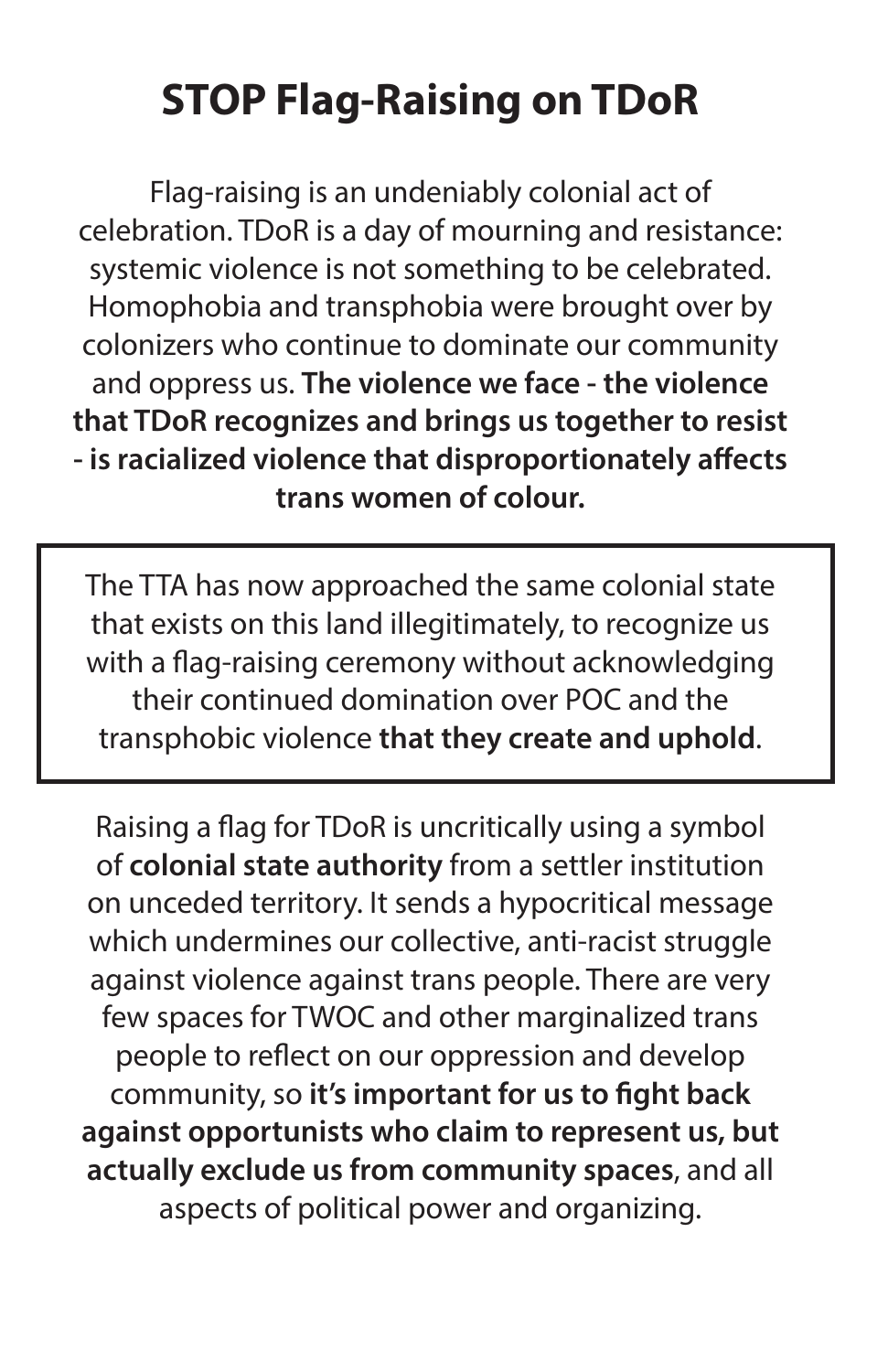#### **Who is the TTA?**

The Toronto Trans Alliance (TTA) is a shell organization run by Boyd Kodak. Much like how corporations use shell companies to hide and move capital, the TTA deals in political capital. The origin of the TTA can be traced back to a power struggle between trans groups and community members with conflicting and competing objectives. If you visit their Facebook group (their only real community engagement), you will see that it simply serves as a space for others to share events. **There is virtually no organizational structure or process to be found.**



For decades, conflicts in the trans community have either been resolved through informal community processes, or activity has stagnated due to unresolved disagreements. **This started to change when significant funding began flowing into organizations, which eventually morphed into the non-profits we see today.** This shift brought in a new culture of trans people employed as staff, serving on boards, and generally having specialized roles, stakes, interests, and more importantly, holding positions of power.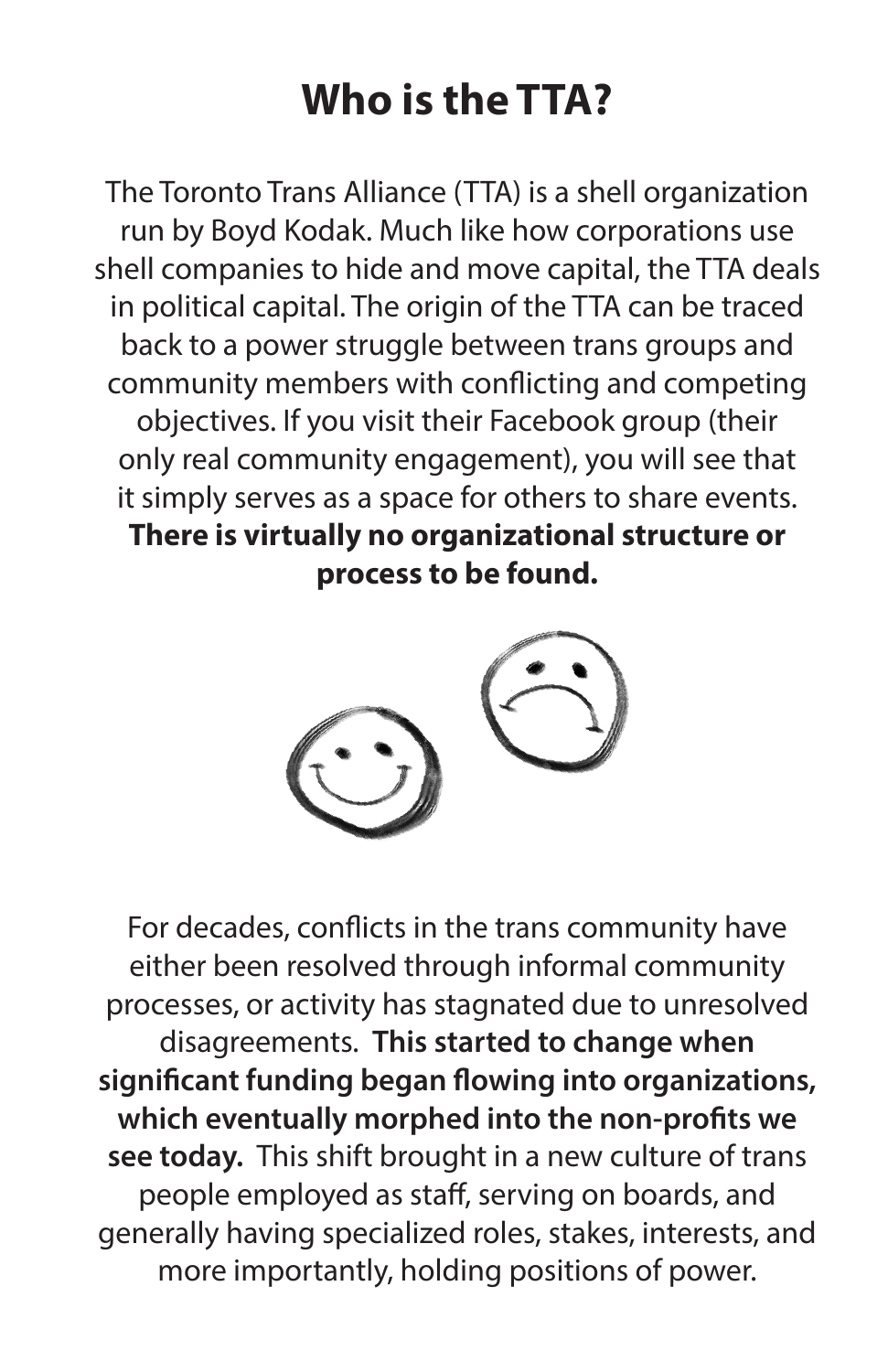While this might sound positive - the situation we find ourselves in today is a direct result of these changes: **Conflict resolution through power struggles instead of community engagement.** By increasing trans representation organizations gain social capital. When you combine this capital with lack of accountability, trans communities suffer the consequences. This is how seemingly progressive structures can also feed back into the violent systems that attack our community.

In the case of the TTA, it's role as a shell organization serves influential people like Susan Gapka or Nicki Ward by providing them with increased social and political capital. Meanwhile, **many of these people hold racist, classist, and transphobic beliefs**, and their actions uphold violence against our community. For example: i**nviting police presence at trans events, membership with right-wing groups like LGBTory, silencing and excluding homeless trans people, and even voicing support for Donald Trump.** 

It is very important for us to be critical of who gains support from politicians and government systems.

#### **For its entire existence the TTA has focused almost exclusively on holding a flag-raising at city hall.**

The flag-raising provides the TTA and those involved with political and social capital that they can then leverage in their careers and within other organizations, extending their control over many aspects of trans community organizing, services and resources.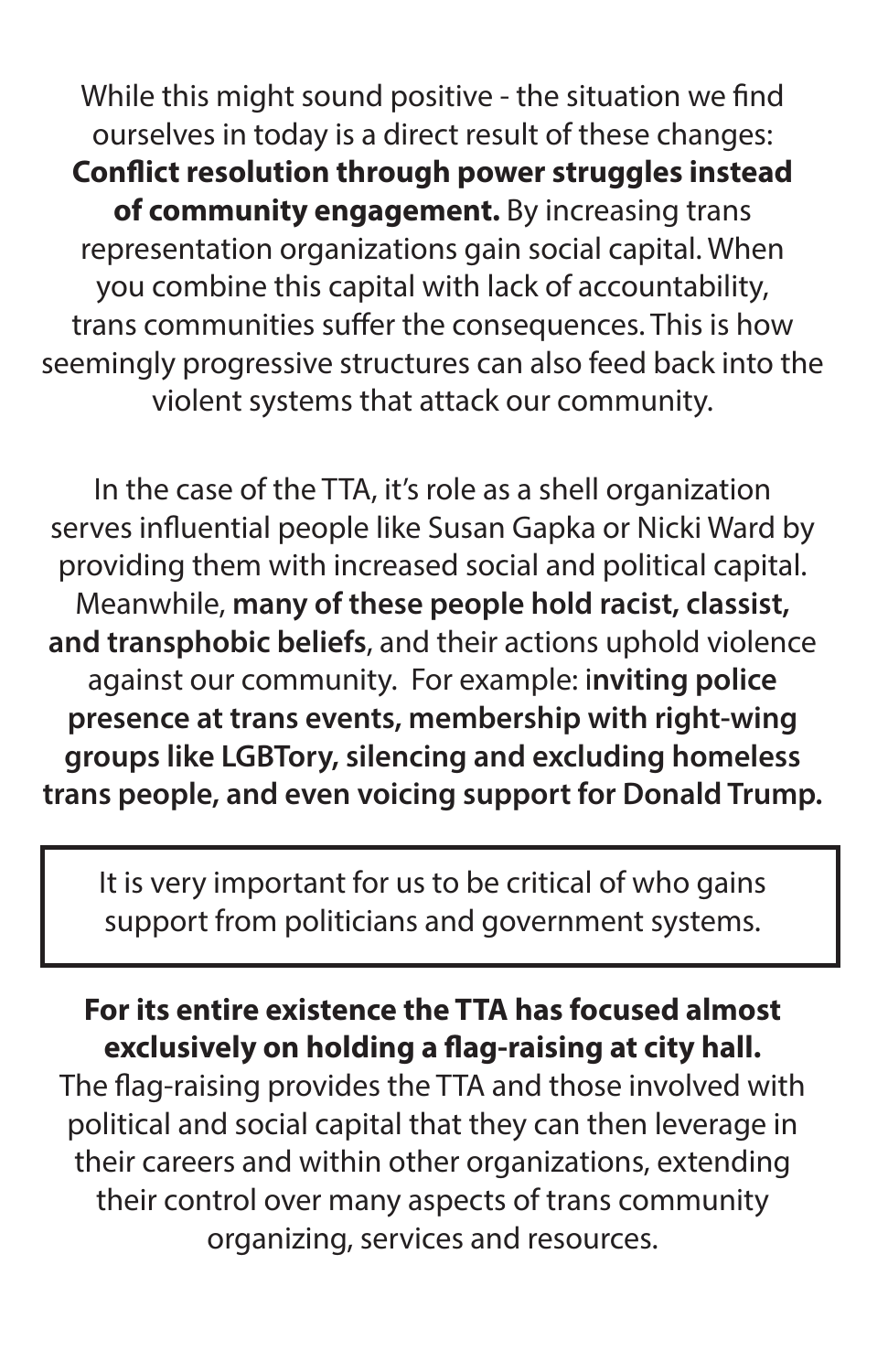## **Why Protest?**

Illegitimate and unaccountable organizations like the TTA enforce systems of power and decision-making which erase the trans community's current practice and historical tradition of processing internal politics and creating resources & support structures.

#### **These systems of power have already led to an increase in the amount of poverty, carceral violence, social isolation and other forms of systemic abuse that trans people experience.**

The TTA has positioned itself as an umbrella group for all trans people in Tkaronto and is now formally recognized by the city government.

The TTA has a history of collaborating with Toronto city officials in ways that are insulting and harmful for trans people - exposing themselves as a racist and conservative group.

**We refuse to allow conservatism and allyship theatre to grow within our community. We deserve better, and our community deserves better.**